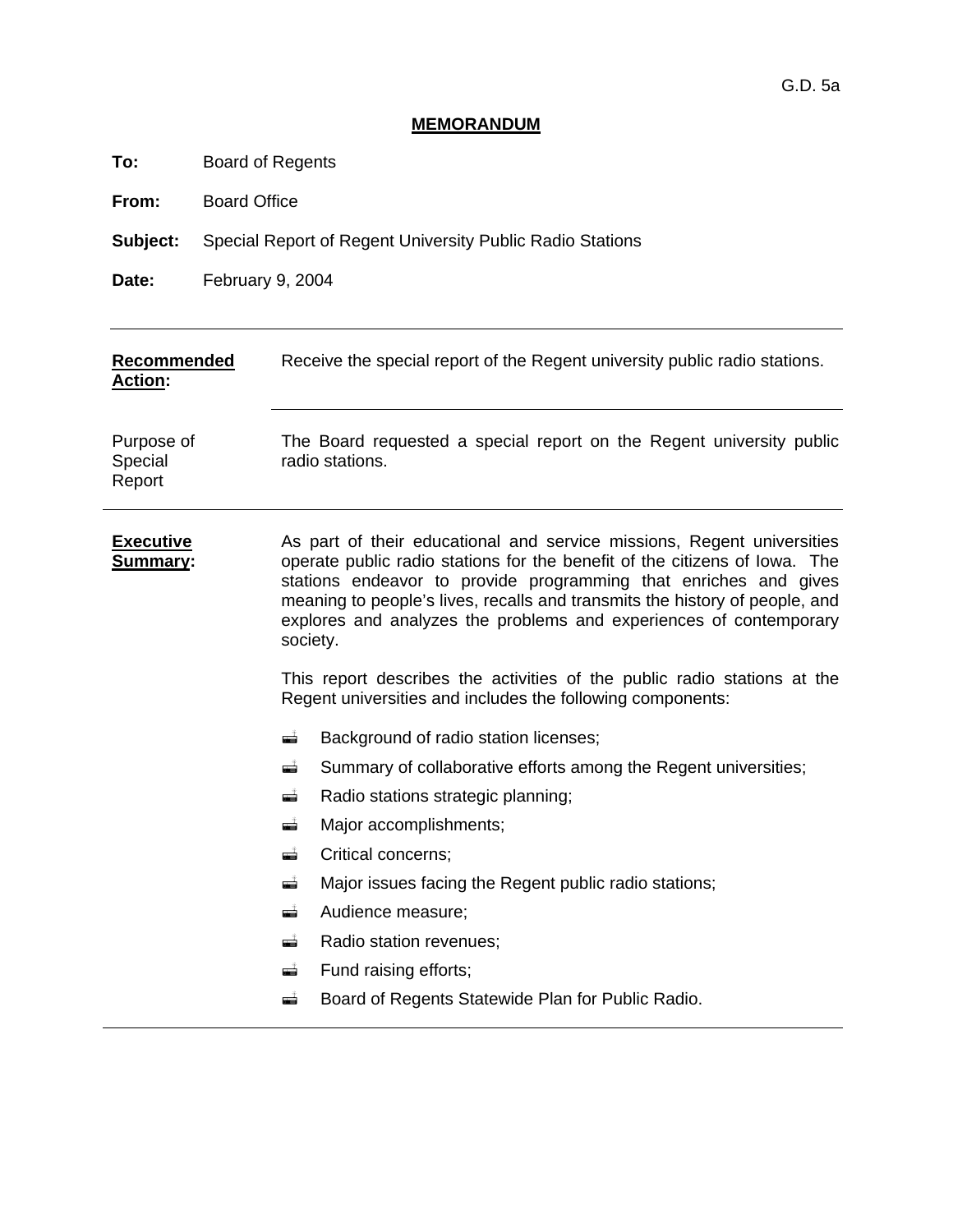| <b>Background:</b><br>Regent<br><b>University</b><br><b>Radio Station</b><br>Licenses | The licenses awarded by the Federal Communications Commission<br>(FCC) for the operation of non-commercial stations at the Regent<br>universities are held by the Board of Regents, State of Iowa. The<br>regulations imposed by the FCC and the Corporation for Public<br>Broadcasting (CPB) for the operation of the radio stations are described<br>below. |                                                                                                                                                                                                                                                                                                                                                                                  |  |  |  |  |  |
|---------------------------------------------------------------------------------------|---------------------------------------------------------------------------------------------------------------------------------------------------------------------------------------------------------------------------------------------------------------------------------------------------------------------------------------------------------------|----------------------------------------------------------------------------------------------------------------------------------------------------------------------------------------------------------------------------------------------------------------------------------------------------------------------------------------------------------------------------------|--|--|--|--|--|
| Federal<br>Communications<br>Commission (FCC)<br><b>Rules</b>                         |                                                                                                                                                                                                                                                                                                                                                               | According to FCC rules, the airwaves over which radio waves are<br>transmitted belong to the people. Broadcast licenses granted to lowa's<br>Regent universities require that the stations be operated in the public's<br>interest, convenience, and necessity.                                                                                                                  |  |  |  |  |  |
| Corporation for<br>Public<br><b>Broadcasting</b>                                      | è                                                                                                                                                                                                                                                                                                                                                             | Stations owned by the grant recipient must be on-the-air (AM or FM)<br>stations operating as non-commercial, educational radio stations<br>under a renewable non-commercial license granted by the FCC.                                                                                                                                                                          |  |  |  |  |  |
| (CPB) Grants<br>Eligibility<br>Requirements                                           | gji                                                                                                                                                                                                                                                                                                                                                           | The daily broadcast schedule must be devoted primarily to quality<br>programming that serves demonstrated community needs of an<br>cultural<br>educational.<br>informational,<br>and<br>nature<br>and<br>such<br>programming is intended for a general audience. A campus station<br>managed and operated by and for students does not meet the<br>definition of this criterion. |  |  |  |  |  |
|                                                                                       | ė                                                                                                                                                                                                                                                                                                                                                             | A significant, locally produced program service must be designed to<br>educate and serve the community.                                                                                                                                                                                                                                                                          |  |  |  |  |  |
|                                                                                       | Stations must have a minimum operational schedule of 18<br>▄<br>consecutive hours per day, seven days per week, 52 weeks per<br>year.                                                                                                                                                                                                                         |                                                                                                                                                                                                                                                                                                                                                                                  |  |  |  |  |  |
| <u>Link to</u><br><b>Strategic</b><br>Plan:                                           | Board's current Strategic Plan:                                                                                                                                                                                                                                                                                                                               | This report addresses the following Key Result Areas (KRAs) in the                                                                                                                                                                                                                                                                                                               |  |  |  |  |  |
|                                                                                       |                                                                                                                                                                                                                                                                                                                                                               | KRA 2.0.0.0 Provide access to educational, research, and service<br>opportunities within the missions of the Regent<br>institutions.                                                                                                                                                                                                                                             |  |  |  |  |  |
|                                                                                       | KRA 4.0.0.0<br>Meet the objectives of the Board and the institutional<br>strategic plans and provide effective stewardship of<br>the institutions' state, federal, and private resources.                                                                                                                                                                     |                                                                                                                                                                                                                                                                                                                                                                                  |  |  |  |  |  |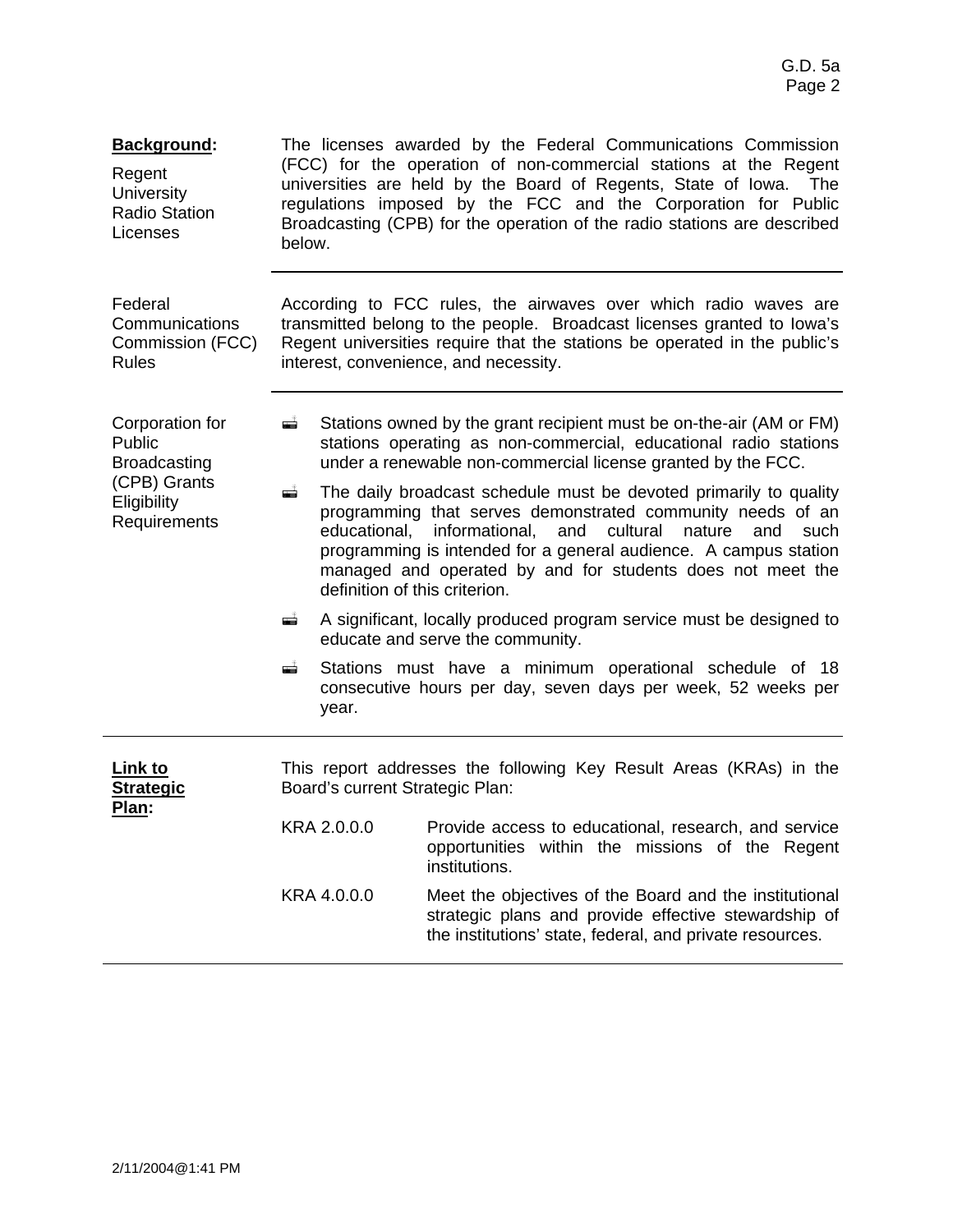**Analysis:** This report presents comprehensive information and analyses regarding the operation of the university radio stations, with a particular focus on collaborative efforts being undertaken by the radio stations and on strategic planning efforts to determine future collaborative opportunities. Detailed descriptive information about the universities' public radio stations is included in the Appendix on pages 12-20.

**Summary of Collaborative Efforts among the Regent Radio Stations**

- $\vec{r}$  During the past year, WSUI and WOI collaborated to co-produce "Talk of Iowa;" the first hour is produced in Ames and the second hour in Iowa City, resulting in statewide coverage for both hours of the program. A joint effort to secure shared underwriting for "Talk of Iowa" was developed, with significant early success.
	- $\vec{r}$  WOI and WSUI exchanged news and information programs, including the series "Live from Prairie Lights" in Iowa City; a special September 11 retrospective co-produced by the BBC in London; and 2002 election news (including an exclusive radio-only debate between Senator Tom Harkin and Representative Greg Ganske, which was also carried on many commercial stations throughout Iowa).
	- **E** All stations scheduled "Iowa Roots," a series of profiles of Iowans with diverse ethnic heritages co-produced by WOI and the Iowa Arts Council.
	- $\frac{1}{2}$  In July 2003, WSUI and WOI collaborated to work with the new "Capitol Hill Bureau," a service to affiliates of Public Radio International. The stations negotiated a reduced-fee joint purchase of the service, which supplies Iowa-related custom news reports from Bureau staff in Washington, D.C., giving Iowa listeners direct access to Iowa-relevant reports from the Capitol.
	- $\triangleq$  A collaborative project in progress is a re-configuring of statehouse reporters from WOI and KUNI into a coordinated bureau to serve all three Regent stations better. Two reporters covering the legislature and state government for all stations greatly enhance coverage and depth of this important function; the collaboration also allows expanded coverage of the state's Capital City. Other regional public stations may also access the reporting produced by the jointly-managed statehouse bureau, including KWIT in Sioux City, KCCK in Cedar Rapids, WVIK in Rock Island, and WIUM in Macomb, Illinois.
	- $\vec{r}$  During the past year, Regent radio station staff members assisted their radio colleagues with on-air fund drives. New voices added a dimension of excitement and new perspective to the difficult and tiring task of on-air fundraising. To listeners/donors, the "new" voices from the other stations represented a spirit of true collaboration.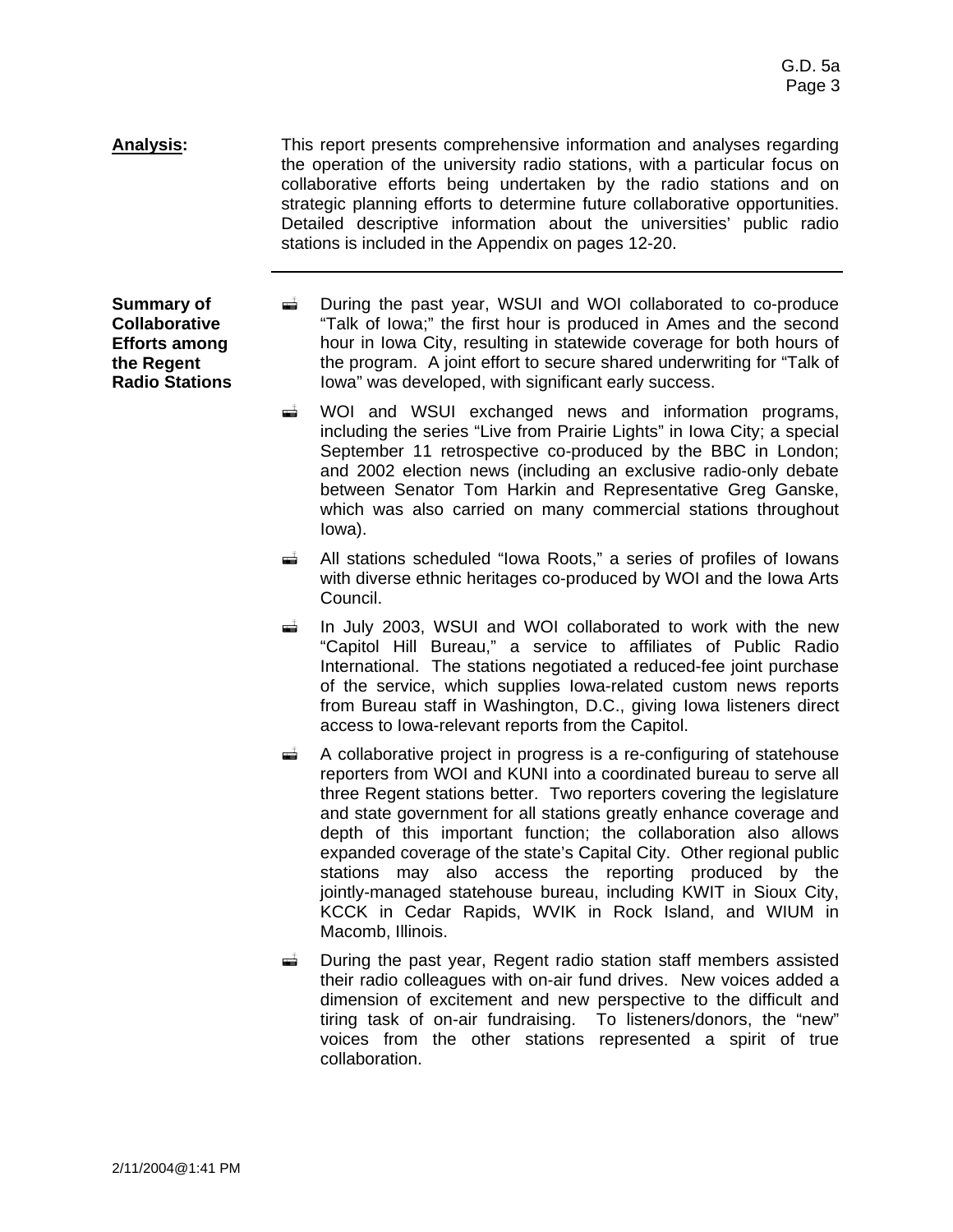- $\equiv$  The radio stations collaborated on an administrative level, sharing information about job descriptions, equipment needs, and program sharing.
- $\equiv$  In 2004, an ICN digital interconnection link will be established among the stations. In addition to reducing interconnection costs by half, the link will allow 24-hour access to audio sharing for future collaborative efforts among the stations.

#### **Radio Stations Strategic Planning** During the next few months, the Regent university public radio stations and the Board Office will engage in strategic planning with a focus on enhancing efficiencies and collaborations.

- **Example 3** Future collaborations among the University of Iowa, Iowa State University, and the University of Northern Iowa have many possibilities, including sharing daily or weekly programs or working on a collaborative news gathering effort in Des Moines with an emphasis on state government.
- $\equiv$  Fundraising efforts include forming a statewide underwriting network and joint outreach and public relations efforts to bring National Public Radio (NPR) personalities to Iowa.
- $\equiv$  Sharing engineering expertise to help all the stations keep their broadcast towers and facilities in good technical condition is also possible.
- $\triangleq$  New collaborative strategies might include applying for new licenses together or purchasing existing stations in underserved areas. The operation and maintenance of the new stations could be a shared cost among the Regent university public radio stations.
- **I** The three Regent universities are partners in the Des Moines Pappajohn Center for Higher Education which is under construction. WOI has plans for an expanded studio facility and office which will be one of two permanent ISU programs to be located in the center. The new radio facilities will have the capability to handle additional production and broadcast needs for KUNI and WSUI when Des Moines based personalities or events are featured in their programming. The ICN link between the new center and Ames will facilitate audio programming links for KUNI and WSUI.

#### **Major Accomplishments**  The following accomplishments were experienced by all of the stations. The accomplishments listed below reflect the individual strategic goals of the Regent university radio stations.

 $\triangleq$  All three stations have established collaborations with music groups, music departments, and music festivals to record and broadcast outstanding performances and programs by and for Iowans.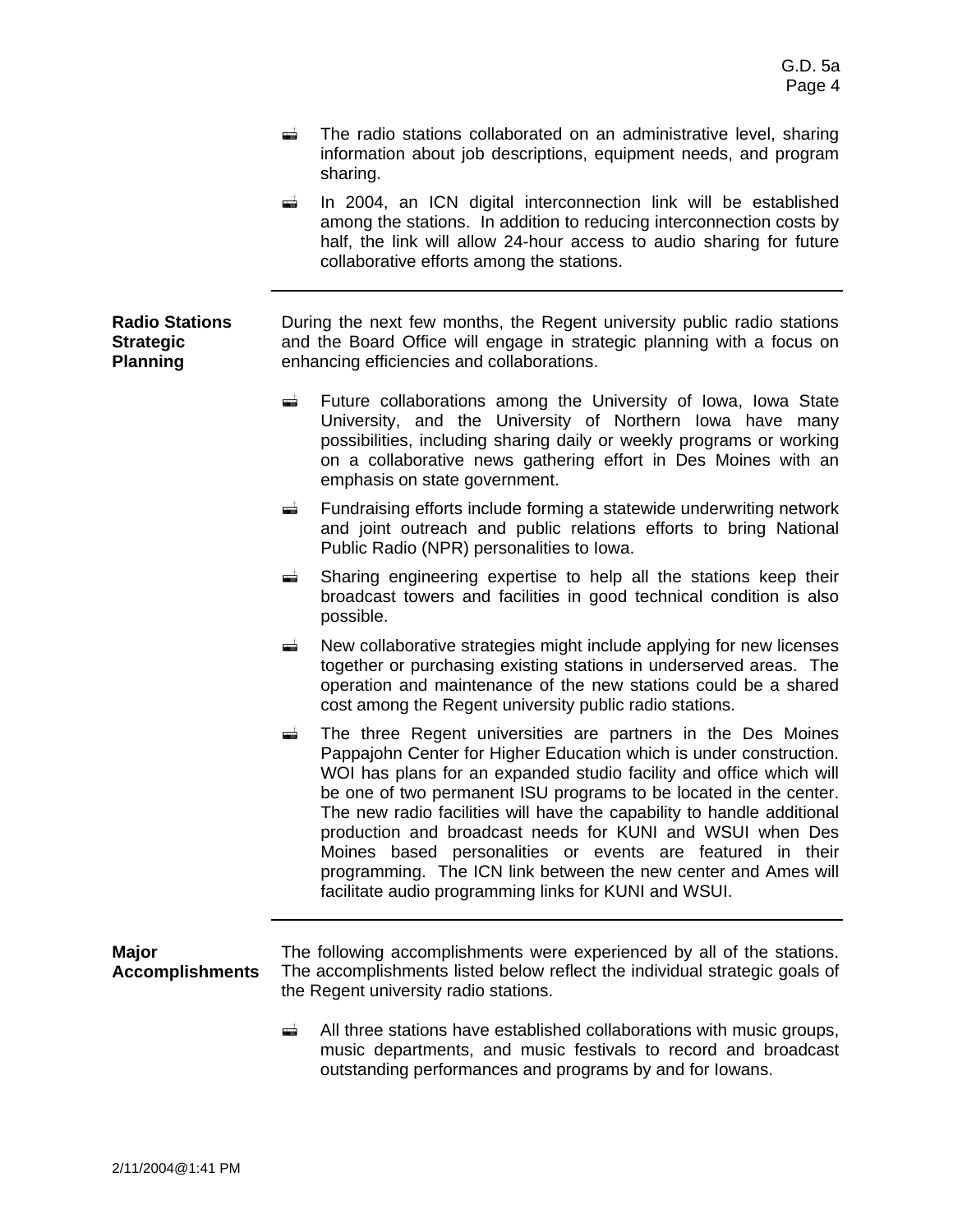- $\triangleq$  All Regent public radio stations stream their signals over the internet 24 hours a day for the benefit of state as well as world listeners.
- University of Iowa **E** In collaboration with the Prairie Lights Bookstore in Iowa City, WSUI produces "Live from Prairie Lights." This series, with more than 100 programs each year, provides opportunities for world-renowned writers to read from their work and for the Iowa Writers' Workshop and the International Writing Program to showcase their participants. WOI broadcasts some recordings of this program.
	- **EXTED WAS INTERFED WATERS** WAS UITKEND MOST MUST METAL MOST MUST MUST METAL MUST MUST SELECTED MUST MUST MUST SELECTED Shorts" and "From the Top" on the SUI campus, bringing national exposure to Iowa and the University, as well as providing exciting live radio experiences for listeners.
	- $\blacksquare$  WSUI/KSUI improved signal strength and quality on both stations. The new transmitter and tower site for WSUI was completed; KSUI improved the FM signal by installing new equipment; WSUI bought a new digital control board. Much of the new equipment was purchased with grants provided by local supporters.
	- $\vec{r}$  WSUI/KSUI were among a select group of stations invited by National Public Radio (NPR) to collaborate on a pilot project for the NPR website in Summer 2003, which resulted in national exposure for SUI faculty and guests.
	- ! WOI activated a new FM repeater station, KWOI-FM, in Carroll in December 2002, providing 21,500 Iowans with high quality service. In Spring 2004, WOI will construct a small production studio at Carroll High School to serve community needs. High school journalism students will use the studio to prepare special reports and other limited programming suitable for broadcast on KWOI. Local readers for the Iowa Radio Information Service will also use the studio. Project funding includes a 50% match from the Public Telecommunications Facilities Program (PTFP).
		- **E** WOI continued to provide significant outreach opportunities, including a broadcast series of the Des Moines Symphony subscription concerts; Third Thursday Jazz which included a joint broadcast with Iowa Public Television in January 2003; full coverage with remote broadcasts from the Alleman Farm Progress Show in Fall 2002 and the Farm and Field Show near Ames in 2003; a February 2002 national broadcast of "A Prairie Home Companion" from Stephens Auditorium and a June 2003 performance in Ames of the national "Whad Ya Know" radio show produced by Wisconsin Public Radio; in January 2004, WOI collaborated with National Public Radio to co-produce a live Democratic Presidential Debate heard nationwide. These programs provided positive image building for the State of Iowa, ISU, and WOI Radio to 4.5 million national listeners.
- 

Iowa State **University**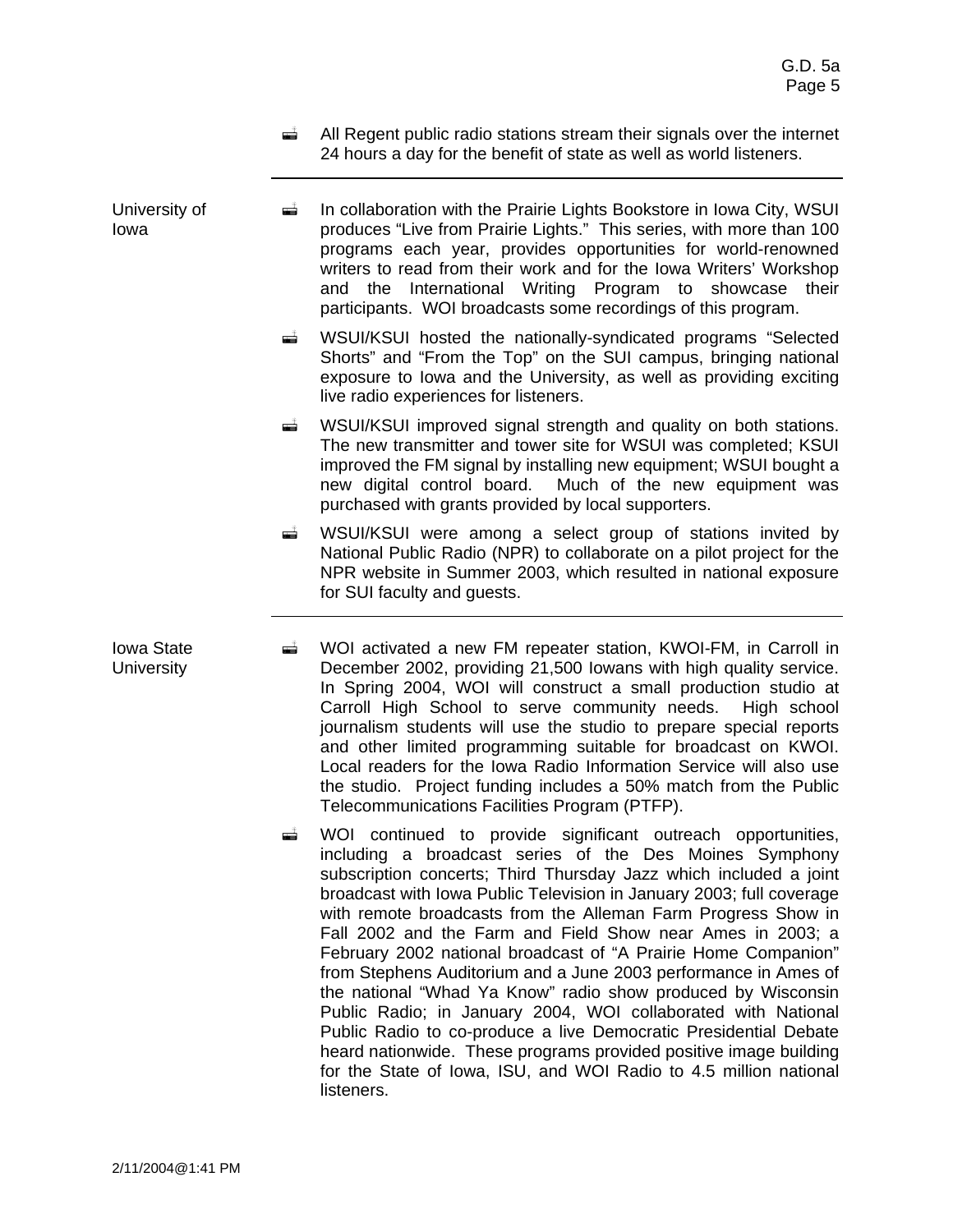- $\triangleq$  A major strategic study was completed in 2003 in association with the Station Resource Group. The study explored the establishment of a second FM service in the Des Moines metro area from a business plan perspective and developed a strategic plan to guide the WOI stations in the near future. It also explored challenges in programming an AM/FM station combination; this aspect of the study has implications for AM/FM public stations around the country.
- University of Northern Iowa **i** In FY 2002, KUNI/KUNY/KRNI partnered with community station Radio Postville, KPVL-FM, the Benton Foundation's Sound Partners Project, and UNI's Global Health Corps to create a series of health programs in Spanish, Russian, Hebrew, and English. The series was produced with UNI Modern Language professors and students; the programs were re-broadcast several times during the year on KPVL in Postville.
	- Radio Postville re-broadcasts much of KUNI's programming from station sign-on at 6:00 AM to sign-off at 12:00 AM. Radio Postville broadcasts to the community of Postville and much of Allamakee County.
	- **E** KUNI collaborated with Iowa Public Television to simulcast programs during FY 2003. KUNI and IPTV have an agreement to promote each others' programs. This arrangement has been very beneficial by expanding audiences and saving advertising and marketing costs.

**Critical Concerns** The following critical concerns were identified by the Regent university radio stations and affect operations at all the stations:

- $\blacksquare$  There is uncertainty about national funding for public radio. Federal funding through the Corporation for Public Broadcasting has become more precarious; it is possible that funding could be significantly reduced or even eliminated.
- **EXECONTITY CONTINUED SUPPORT from university general funds for non-academic** units is uncertain. Additional budget reductions may result in major changes in programming and personnel, including restructuring station operations and increased on-air fundraising efforts.
- **The conversion from analog to digital broadcasting that has affected** the television industry will also become a factor for radio. Digital conversion of the Regent station broadcast facilities will impose significant costs on all three organizations. Market forces are expected to drive radio services to adopt the new technologies to remain viable in mass communications.
- $\mathbf{A}$  Stronger reliance on fundraising for station revenues will occur as budgets continue to tighten. A challenge for the stations will be to provide programming worthy of increased donor support.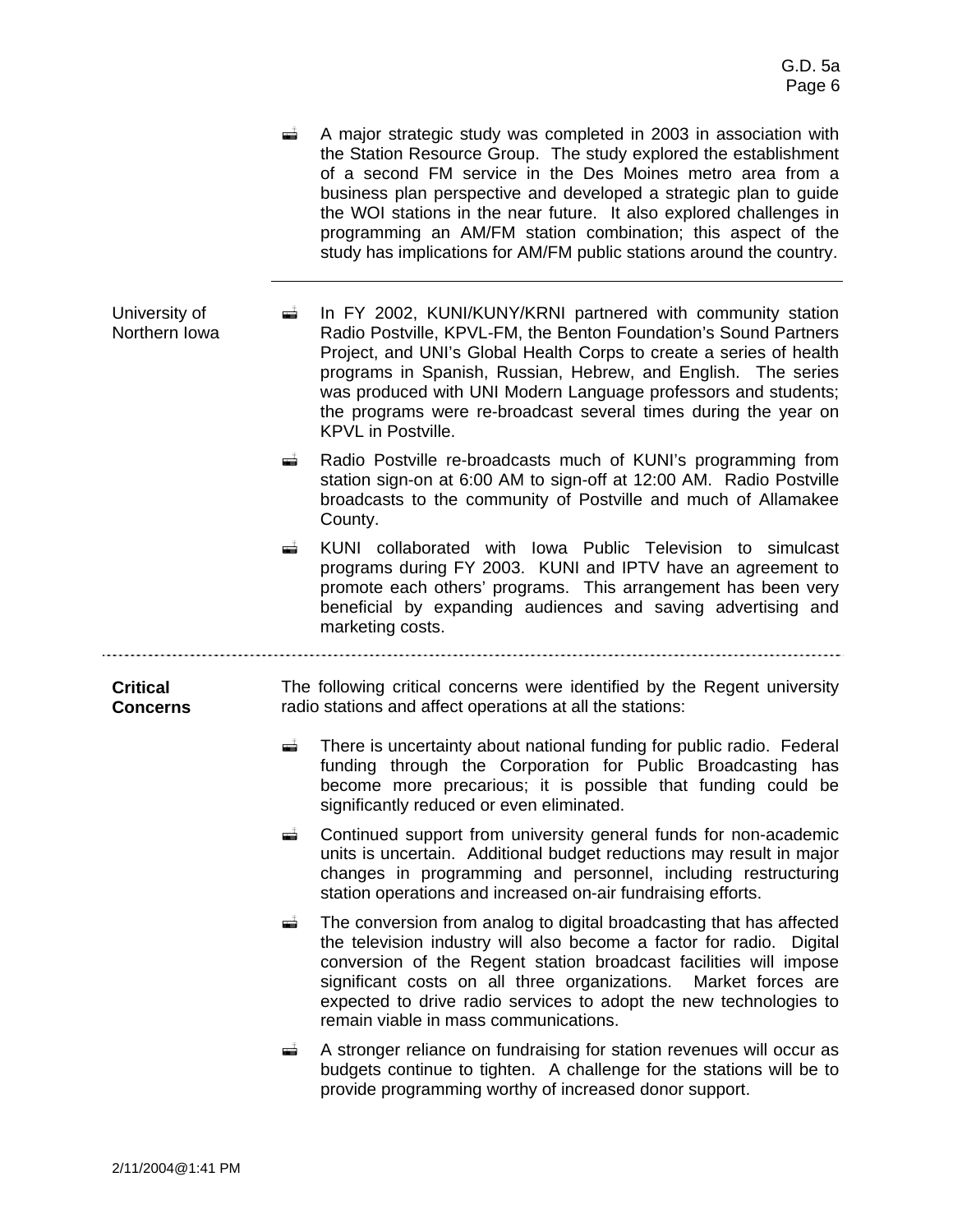|                                                                                           | æ   | Technology will result in new media that may affect the size of the<br>public radio audience. Satellite subscription radio services provide<br>news, entertainment, and music to subscribers without commercial<br>interruptions, a major marketing point for public radio.<br>The<br>challenge to the public radio stations will be to produce<br>programming that has more value and relevance to local audiences<br>than a satellite service.                                                                                                          |
|-------------------------------------------------------------------------------------------|-----|-----------------------------------------------------------------------------------------------------------------------------------------------------------------------------------------------------------------------------------------------------------------------------------------------------------------------------------------------------------------------------------------------------------------------------------------------------------------------------------------------------------------------------------------------------------|
| <b>Major Issues</b><br><b>Facing the</b><br><b>Regent Public</b><br><b>Radio Stations</b> |     | The following issues have affected or are likely to affect individual Regent<br>university radio stations in the near future.                                                                                                                                                                                                                                                                                                                                                                                                                             |
| University<br>of Iowa                                                                     | Ť   | Equipment updates, substantial improvements, and providing<br>interesting and worthwhile content to audiences while reflecting the<br>mission and goals of the University will continue to be challenges.                                                                                                                                                                                                                                                                                                                                                 |
|                                                                                           | ▄   | Coverage of the WSUI-AM signal will be expanded.                                                                                                                                                                                                                                                                                                                                                                                                                                                                                                          |
|                                                                                           | gji | The University submitted a request to the Federal Communications<br>Commission to declare a channel in Keosauqua as non-commercial.<br>This signal is approximately midpoint between Ottumwa, Fairfield,<br>Mt. Pleasant, Keokuk, and Ft. Madison and it would cover a<br>relatively weak signal area for WSUI-AM and KSUI-FM. The audio<br>feed could be provided from a T-1 data line leased from the lowa<br>Communications Network. Funding for the new service will need to<br>be explored; construction costs will likely be \$300,000 - \$400,000. |
|                                                                                           | æÎ. | Facility and space shortages have resulted from increased<br>opportunities for student interns and local productions.                                                                                                                                                                                                                                                                                                                                                                                                                                     |
| <b>Iowa State</b><br><b>University</b>                                                    | ▅   | Using industry benchmarks, station management has begun to<br>implement a multi-year project to achieve 100% market equity in<br>staff compensation. While some progress has occurred, significant<br>disparity between Professional & Scientific and Merit staff continues.                                                                                                                                                                                                                                                                              |
|                                                                                           | ۵Ì  | In November 2003, the WOI stations underwent a reduction of<br>\$239,000 and elimination of all institutional general fund allocations.<br>The cut followed earlier reductions totaling \$100,000 in support from<br>institutional and grant fund sources during 2002-2003. Despite the<br>reductions, WOI experienced increased donor-based support,<br>achieving record levels in Fall 2001 and Spring 2003 on-air fund<br>drives.                                                                                                                      |
|                                                                                           | ▄   | WOI has five pending FCC applications for FM repeater and<br>translator stations, including Ottumwa; Perry; Oskaloosa; and<br>Chariton/Osceola.                                                                                                                                                                                                                                                                                                                                                                                                           |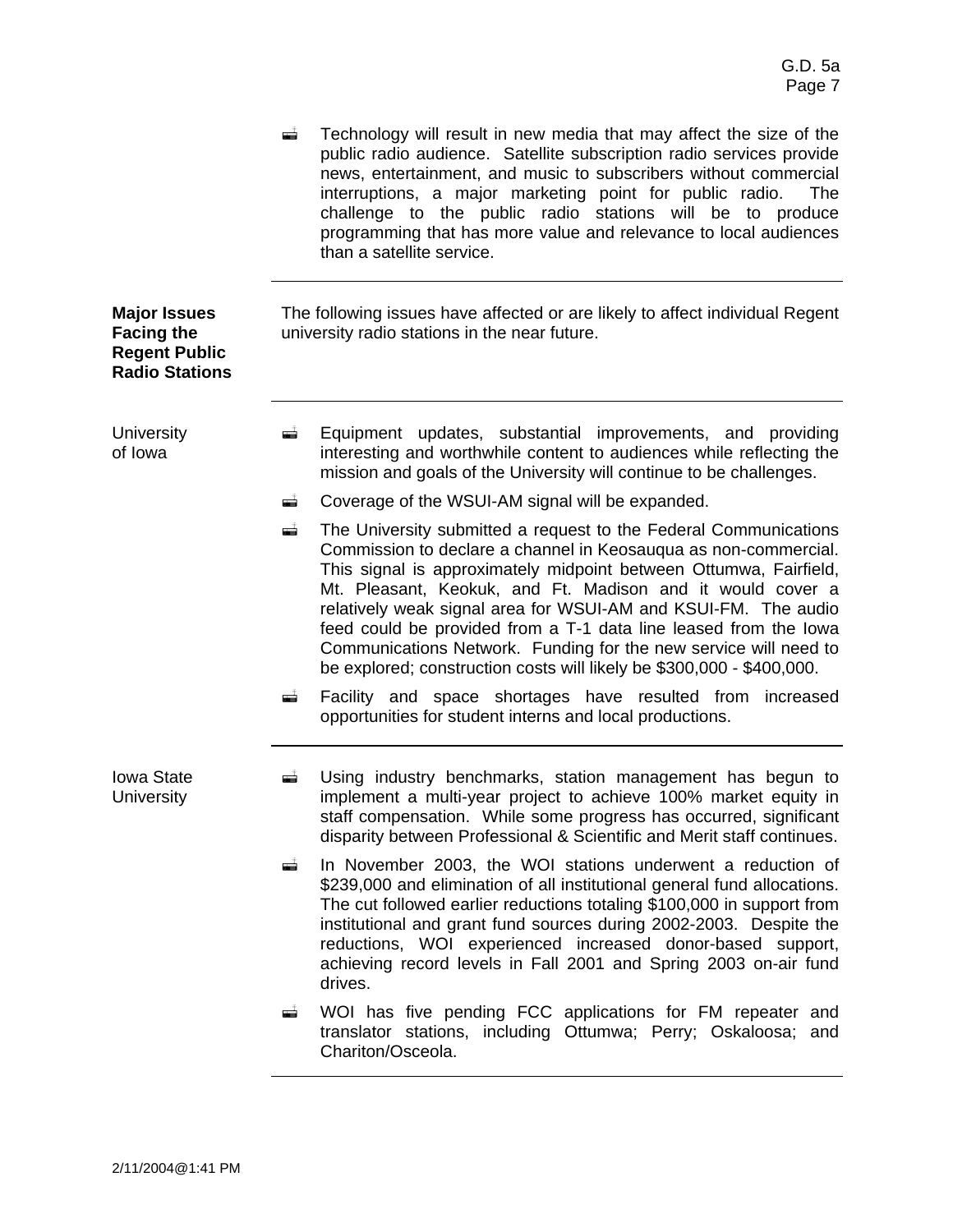| University of | $\equiv$ In May 2002, the UNI stations received a \$250,000 reduction in |
|---------------|--------------------------------------------------------------------------|
| Northern Iowa | University support, which resulted in consolidating the director of      |
|               | broadcasting and director of development positions; consolidating        |
|               | the director of programming and director of operations positions;        |
|               | and shifting the stations' traffic and logging duties to the overnight   |
|               | operator position. This funding crisis is a critical concern as UNI      |
|               | continues to realign its funding priorities.                             |

 $\vec{r}$  The University has filed applications with the FCC for the following stations – Ottumwa (2); Bettendorf; Fairfield; Marion; and Oskaloosa. The University also filed applications with the FCC for additional translators in Iowa City (4) and West Des Moines (3).

- **EXECUTE:** A regular schedule for transmitter replacement will be developed. The KUNI transmitter is approaching 16 years of operation with no backup transmitter and the KUNY transmitter is approaching 12 years of operation.
- ! KUNI's 29-year old transmission line needs to be refurbished or replaced. The replacement of the KUNI transmission line could cost more than \$120,000.
- $\equiv$  The stations will continue planning to build repeater stations, replacing the network of existing translators. During the past two years, construction permits were granted by the FCC to build repeater stations in Mitchellville and Dubuque. These stations are scheduled to be built and become operational in FY 2004 or FY 2005.

**Audience Measure** The Arbitron methodology used to obtain audience estimates is designed to measure the size of the audiences. The cumulative ("cume") persons estimate measures the number of different listeners attracted to the station.

| <b>WEEKLY AUDIENCE<sup>1</sup></b>      |
|-----------------------------------------|
| <b>Regent University Radio Stations</b> |

|                     | 1999   | 2003   | Change  | <b>Five-Year</b><br>Average |
|---------------------|--------|--------|---------|-----------------------------|
| <b>SUI Stations</b> | 58,700 | 61,300 | $+4.4%$ | 55,300                      |
|                     |        |        |         |                             |
| <b>WOI Stations</b> | 73,700 | 74,200 | $+0.7%$ | 72,100                      |
|                     |        |        |         |                             |
| <b>UNI Stations</b> | 60,800 | 62,500 | $+2.8%$ | 62,000                      |

<sup>1</sup> The counts for WOI Stations and UNI Stations are unduplicated; the counts for SUI Stations are duplicated.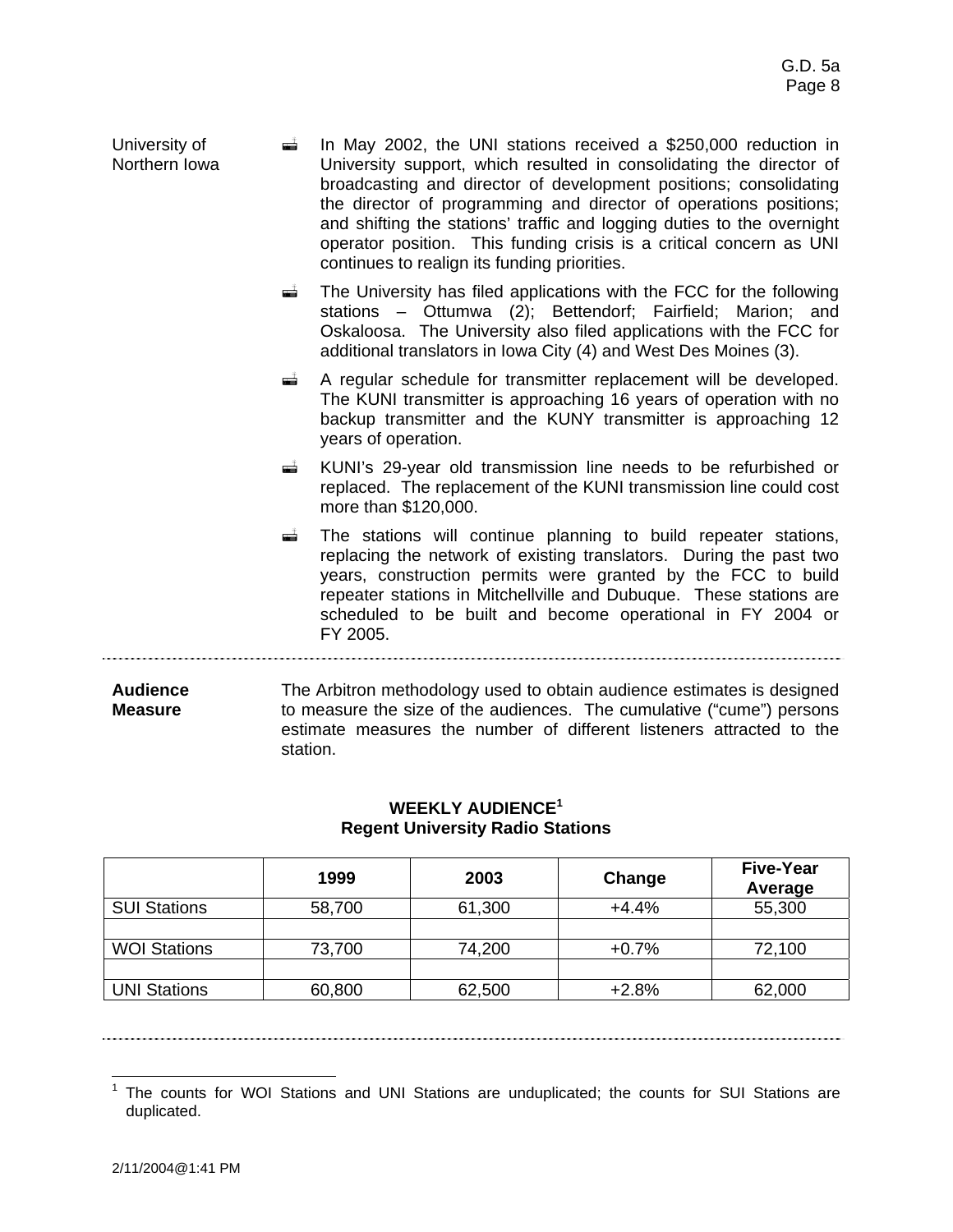................................

#### **Radio Station Revenues** The radio station revenue percentages listed below do not include the in-kind support provided by each university. The radio station revenues for each institution are provided in the Appendix on pages 14-15.

### **RADIO STATION REVENUES FY 2004**

|                                        | <b>SUI</b> | <b>ISU</b> | UNI |
|----------------------------------------|------------|------------|-----|
| <b>General Fund University Support</b> | 40%        | 0%         | 29% |
| <b>University Private Funding</b>      |            | 23%        |     |
| <b>CPB Grants</b>                      | 20%        | 15%        | 17% |
| Fundraising                            | 39%        | 58%        | 50% |
| Other Income (e.g., investments)       | 1%         | 4%         | 4%  |

## **Fund Raising Efforts**

| University<br>of Iowa           | $\blacksquare$ | WSUI/KSUI began its first official coordinated fundraising in<br>FY 2001. During the past two years, the stations raised \$1,145,666<br>in direct donor support through on-air pledge drives, partner and<br>privately-endowed support, and underwriter support.                                                                        |  |  |  |  |  |
|---------------------------------|----------------|-----------------------------------------------------------------------------------------------------------------------------------------------------------------------------------------------------------------------------------------------------------------------------------------------------------------------------------------|--|--|--|--|--|
|                                 | ▄              | A recent grant of \$40,000 was used to purchase an audio mixing<br>console for WSUI.                                                                                                                                                                                                                                                    |  |  |  |  |  |
| <b>Iowa State</b><br>University | ▄              | Between FY 2001 and FY 2004, WOI fundraising for general<br>operations increased by 21%, which included<br>growth<br>in.<br>membership/major donor support and in underwriting. Over the<br>same period, expenses for fundraising declined by 11.5%.                                                                                    |  |  |  |  |  |
|                                 | æ              | Special fundraising efforts during the past year resulted in \$50,000<br>for equipment/facilities projects. An additional \$25,000 in net<br>revenue resulted from hosting live broadcasts of national programs.                                                                                                                        |  |  |  |  |  |
|                                 | $\blacksquare$ | <b>WOI</b><br>federal<br>received<br>three<br>grants<br>from<br>Public<br>the<br>Telecommunications Facilities Program (PTFP) totaling \$314,234<br>for equipment replacement and upgrades and new station activation<br>(KWOI-FM).                                                                                                     |  |  |  |  |  |
| University of<br>Northern Iowa  | æ              | Listener support provided through the Friends of KUNI/KHKE<br>decreased by 3.5% in FY 2003 from the prior year. The Friends<br>expanded their special events fundraisers, resulting in greater<br>exposure and connection for the stations, and lower expenses for<br>the special events yielding greater net revenue for the stations. |  |  |  |  |  |
|                                 | æ              | Annual support from contributors in the KUNI translator/repeater<br>areas increased by 32.1% from the prior year.                                                                                                                                                                                                                       |  |  |  |  |  |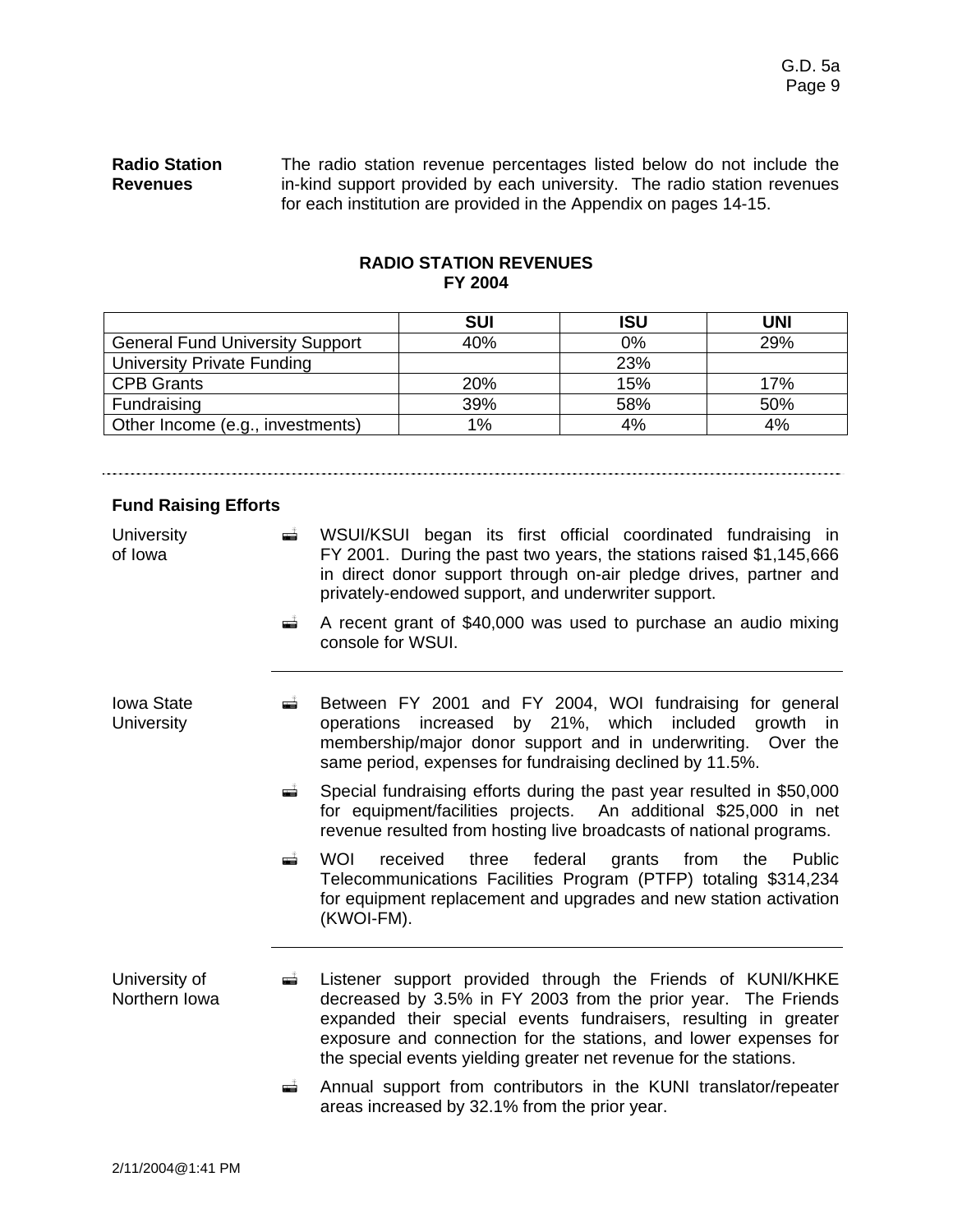- $\equiv$  Underwriting/corporate support increased by 28.2% in FY 2003 from the prior year.
- **E** More than \$185,000 was raised from over 800 individual contributors to construct the new west wing addition to the campus studios.

**E** During the past six years, KUNI has received more than \$95,000 from book sales of the murder mystery series started in 1997.

**Board of Regents Statewide Plan**   $\blacksquare$  The Board of Regents statewide plan to provide public radio service to all parts of Iowa continues to be a major issue especially as the Regent university public radio stations explore ways, under difficult financial constraints, to work collaboratively to provide new service to underserved areas.

- $\blacksquare$  Despite the presence of all the stations, there remain portions of Iowa that do not receive a reliable signal from an FM public station. A draft of a national study to be published later this year indicates that slightly more than 9% of the state's population is not within a high quality FM public radio signal. Finding frequencies to establish service in these areas has become almost impossible because few open channels exist.
- **Example 2** Another challenge for the statewide plan is the fact that it is extremely expensive for a single station to build, operate, and maintain a radio service. The task becomes even more difficult without adequate population in the service area to support the service financially.
- $\vec{r}$  The statewide plan is also affected by the fact that the Board of Regents does not hold the licenses for all public radio stations in Iowa. There are a number of public radio stations in Iowa and surrounding states that provide comparable programming to the Regent stations, including the following (see map on page 20):
	- IA: KLCD and KLNI Decorah; KOJI Okoboji; KWIT Sioux City; KIWR – Council Bluffs

WI: WHLA – La Crosse; WHHI – Highland

MN: KRSW – Worthington; KNSW – Marshall; KLSE – Rochester

IL: WIUM – Macomb; WVIK – Rock Island

NE: KIOS – Omaha; KVNO – Omaha

SD: KUSD – Vermillion; KRSD – Sioux Falls

MO: KXCV – Maryville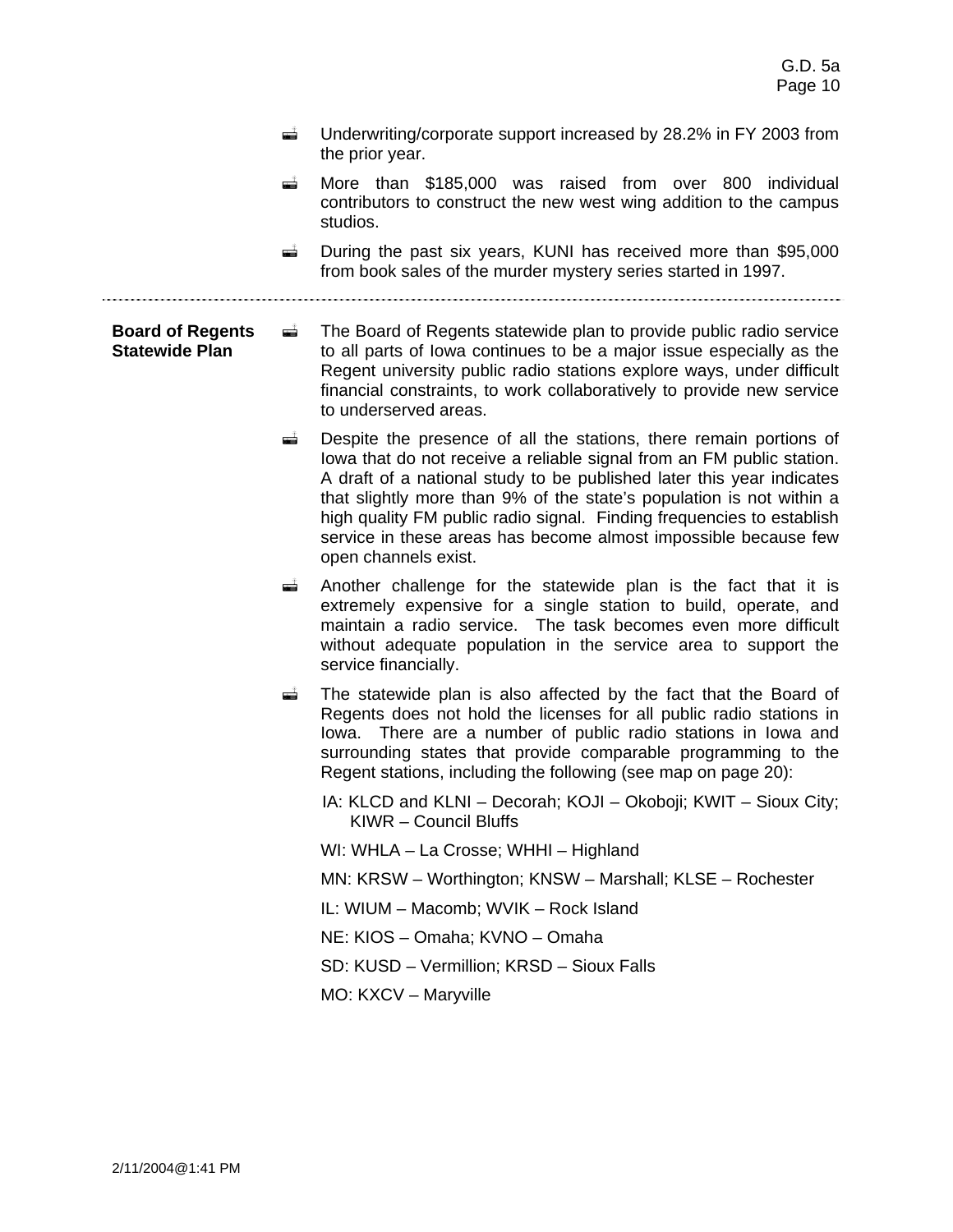- $\triangleq$  Many of the pending applications by the Regent radio stations for frequencies have been blocked by competing applications from out-of-state national organizations seeking to expand their services in Iowa. A federal court case will resolve the FCC procedures for sorting through competing applications.
- **Summary Through their strategic goals and the Board of Regents Statewide Plan** for Public Radio Stations, the Regent Universities' radio stations are committed to operating in an environment that provides high quality public radio which serves the needs of Iowans.

This special report has focused on identifying existing collaborative relationships among the Regent public radio stations and the proposed strategic planning efforts which will explore future possibilities for collaboration.

ana

Approved:

dg/h/aa/feb04 GD5a.doc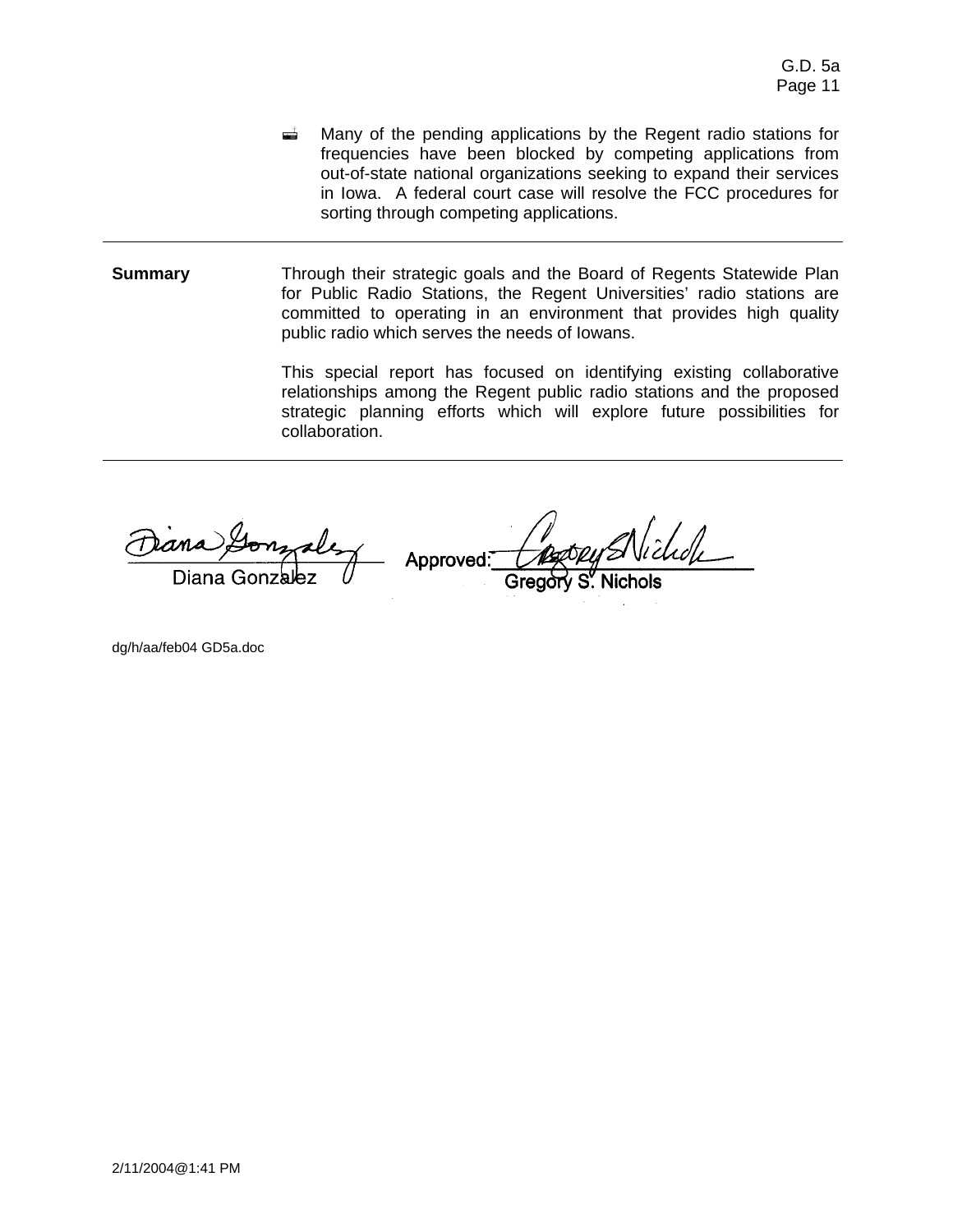### **APPENDIX**

#### **Missions of Regent University Radio Stations**

- **University** of Iowa SUI's Broadcasting Services seeks to provide programming that advances the broad purposes of the University and enriches its audience with a meaningful informational and cultural program service. It provides venues for dissemination of news on research and creative endeavors; offers opportunities for intellectual discourse and interaction through its outlets; offers invaluable exposure to members of the academic units of the University; enhances the national profile and reputation of the University and its programs and people; and enhances the quality of life in eastern Iowa with excellent programming that presents the University's scholarship, creativity, innovation, and diversity.
- Iowa State **University** WOI Radio, a public radio organization, seeks to make Iowa a better place to live through production and broadcasting of news, public affairs, arts, and entertainment radio programs. The WOI stations serve to enhance the image of ISU by being a constantly available source of programs that are thorough and accurate, analytically perceptive, and culturally significant.
- University of Northern Iowa The mission of both UNI and its radio stations is education. KUNI/KHKE's mission ties into the value of education by stating "the stations will present material that challenges, provokes, broadens, and educates listeners, while regarding the individual differences among people with respect."

#### **Descriptions of Radio Stations**

- University of Iowa  $\qquad \qquad \blacksquare$  KSUI (91.7 FM, 101.7 FM in Dubuque) provides a classical music and arts service. KSUI serves not only the regional audience by its ground transmission but also national and international audiences by its 24-hour web streaming. At the invitation of National Public Radio (NPR), KSUI participated in a pilot project in 2003 to add member station-produced music modules to the national NPR website.
	- **E** WSUI (910 KHz) broadcasts a 24-hour schedule, seven days a week. The station covers a daytime radius of about 150 miles and a nighttime coverage area that is directed primarily to the north of Iowa City; the FCC protects against station interference in Iowa, Minnesota, and Wisconsin.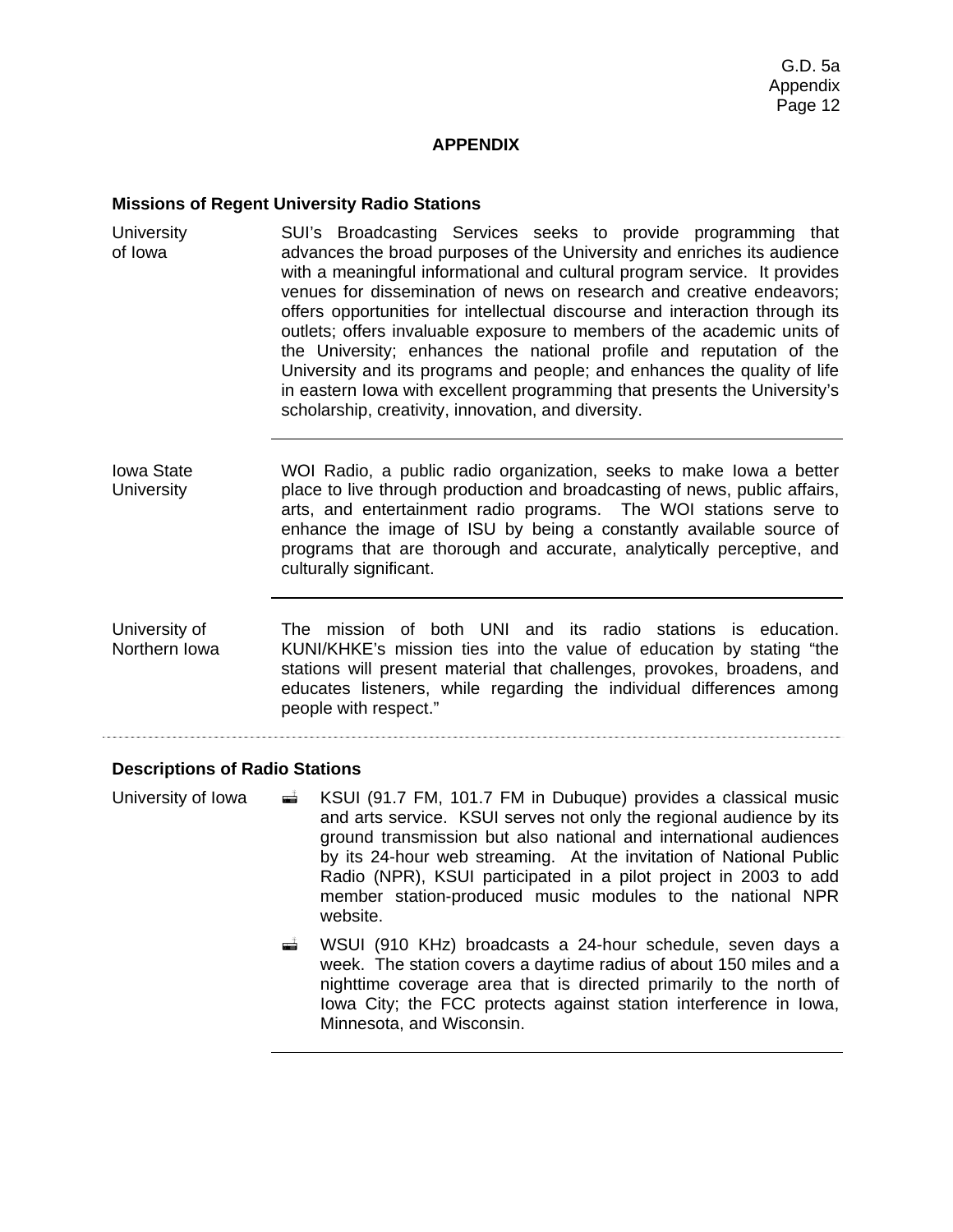| <b>Iowa State</b> | andro 19 | lowa State University operates the following facilities 24-hours per      |
|-------------------|----------|---------------------------------------------------------------------------|
| University        |          | day year round: WOI-AM (640 KHz, 5kw daytime/1 kw nighttime,              |
|                   |          | rural Ames); WOI-FM (90.1MHz, 100 kw $@1450$ ft. HAAT <sup>2</sup> , near |
|                   |          | Alleman); KTPR-FM (91.1 MHz @ 1100 ft. HAAT, near Bradgate),              |
|                   |          | and KWOI-FM (90.7 MHz, 10 kw @300 ft. HAAT, rural Carroll).               |

**EXTED:** Studios are on the ISU campus in Ames, a state/government bureau is staffed and maintained in the State Capitol complex, a Des Moines broadcast center (studio and offices) is staffed and housed in the ISU Des Moines Center in Des Moines, and small studios operate in Fort Dodge at Iowa Central Community College, and in Carroll at the Carroll High School.

University of Northern Iowa **I.** The University of Northern Iowa operates the following licensed radio stations 24-hours per day year-round: KUNI-FM (90.9 MHz @ 1,719 ft. HAAT near Walker); KUNY-FM (91.5 MHz @ 400 ft. HAAT in Mason City); KHKE-FM (89.5 MHz @ 400 ft. HAAT near Waterloo); and KRNI-AM (1010 kHz).

- **E** The University of Northern Iowa has low wattage FM transmitters, called translators, which rebroadcast KUNI in Dubuque, Des Moines, Davenport, and Eldridge.
- ! KHKE operates a translator in the Mason City/Clear Lake area. These translators serve as a low cost alternative to a full service station and help KUNI/KHKE extend public service to listeners who cannot receive the main signal at 90.9 FM.

Staffing Patterns The following table describes the staffing headcount for the three radio stations. All students and some staff are employed on a part-time basis.

### **Staffing Summary Regent University Radio Stations**  (Headcount)

|                              | Actual FY 2002 |                 | Actual FY 2003 |                 | Projected FY 2004 |                 |
|------------------------------|----------------|-----------------|----------------|-----------------|-------------------|-----------------|
|                              | <b>Staff</b>   | <b>Students</b> | <b>Staff</b>   | <b>Students</b> | <b>Staff</b>      | <b>Students</b> |
| University of Iowa           | 16             | 27              | 16             | 42              | 19                | 31              |
| <b>Iowa State University</b> | 26             | 49              | 26             | 42              | 25                | 40              |
| Univ. of Northern Iowa       | 24             | 23              | 24             | 12              | 21                | 13              |
| ΤΟΤΑL                        | 66             | 99              | 66             | 96              | 65                | 84              |

 $2$  Antenna height above average terrain.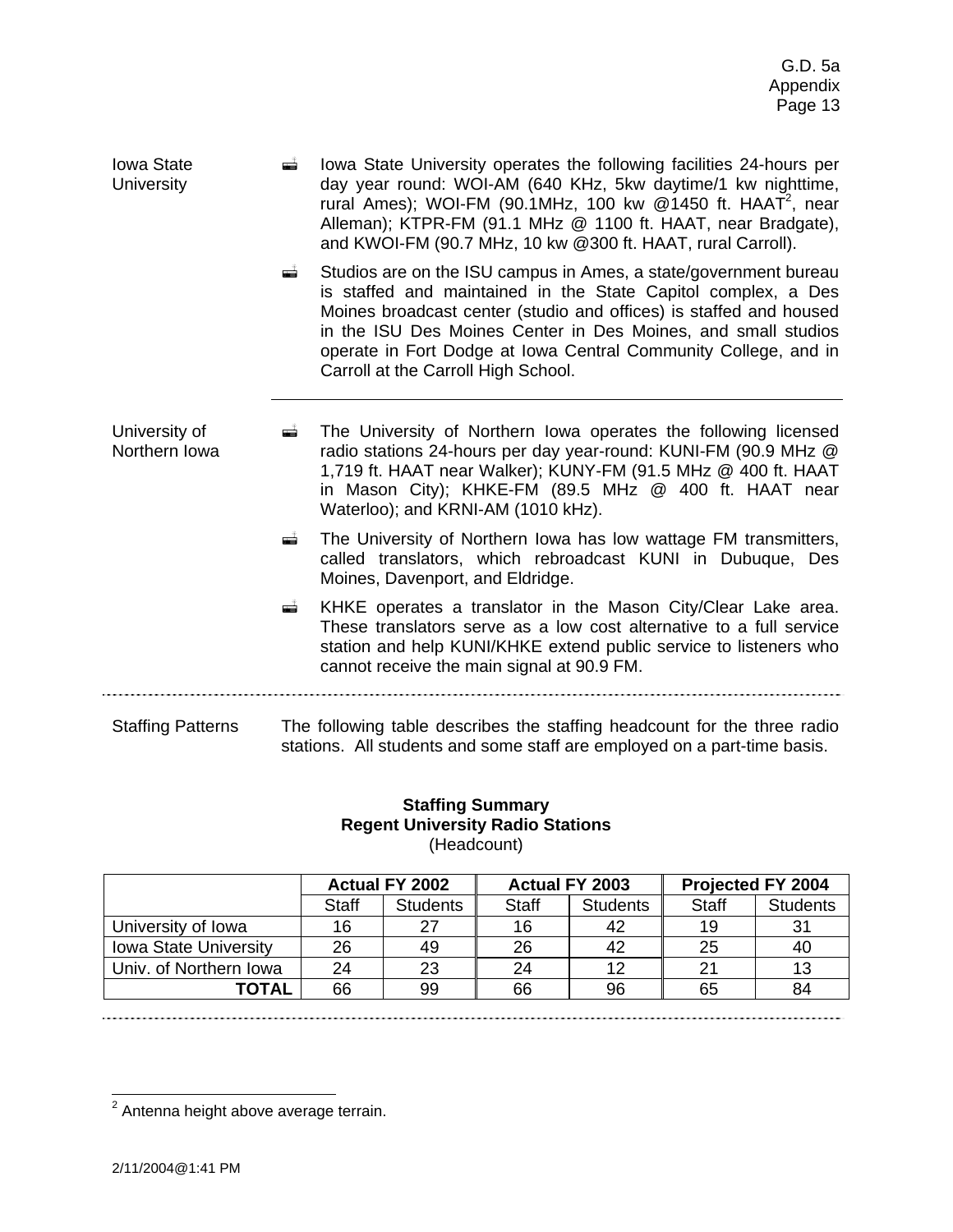Programming The Regent university radio stations use nationally produced and distributed programming, as well as locally and regionally produced programming.

### **Programming Summary Regent University Radio Stations**

|                         | <b>SUI</b>  |             | <b>ISU</b>    |               |                | UNI         |             |
|-------------------------|-------------|-------------|---------------|---------------|----------------|-------------|-------------|
|                         | <b>KSUI</b> | <b>WSUI</b> | <b>WOI-FM</b> | <b>WOI-AM</b> | KTPR/          | KUNI/KUNY/  | <b>KHKE</b> |
|                         |             |             |               |               | <b>KWOI-FM</b> | <b>KRNI</b> |             |
| News/Information        | 3%          | 89%         | 19%           | 88%           | 49%            | 38%         | 4%          |
| Cultural                | 97%         | 11%         | 81%           | 12%           | 51%            | 62%         | 96%         |
|                         |             |             |               |               |                |             |             |
| Locally originated      | 44%         | 18%         | 75%           | 15%           | 51%            | 37%         | 1%          |
| <b>National sources</b> | 56%         | 82%         | 25%           | 85%           | 49%            | 63%         | 99%         |

Revenues The Regent university radio stations use many sources of funds to support their operations. In the recent past, the stations have had to rely more heavily on fundraising in response to reductions in general fund university support.

#### **Revenues Summary Regent University Radio Stations**

| <b>UNIVERSITY OF IOWA</b>     | <b>Actual</b><br>FY 2002 | <b>Actual</b><br>FY 2003 | <b>Projections</b><br><b>FY 2004</b> |
|-------------------------------|--------------------------|--------------------------|--------------------------------------|
| <b>University Funds</b>       | \$709,461                | \$760,709                | \$703,252                            |
| Federal - CPB                 | 197,762                  | 251,149                  | 332,169                              |
| Fundraising - Individuals     | 408,830                  | 430,839                  | 452,381                              |
| <b>Fundraising - Business</b> | 128,704                  | 174,701                  | 235,200                              |
| <b>Other - Ticket Sales</b>   | 8,418                    | 5,864                    | 6,000                                |
| Other - Investment Income     | 1,322                    | 23,798                   | 24,750                               |
|                               |                          |                          |                                      |
| TOTAL                         | \$1,454,497              | \$1,647,060              | \$1,753,752                          |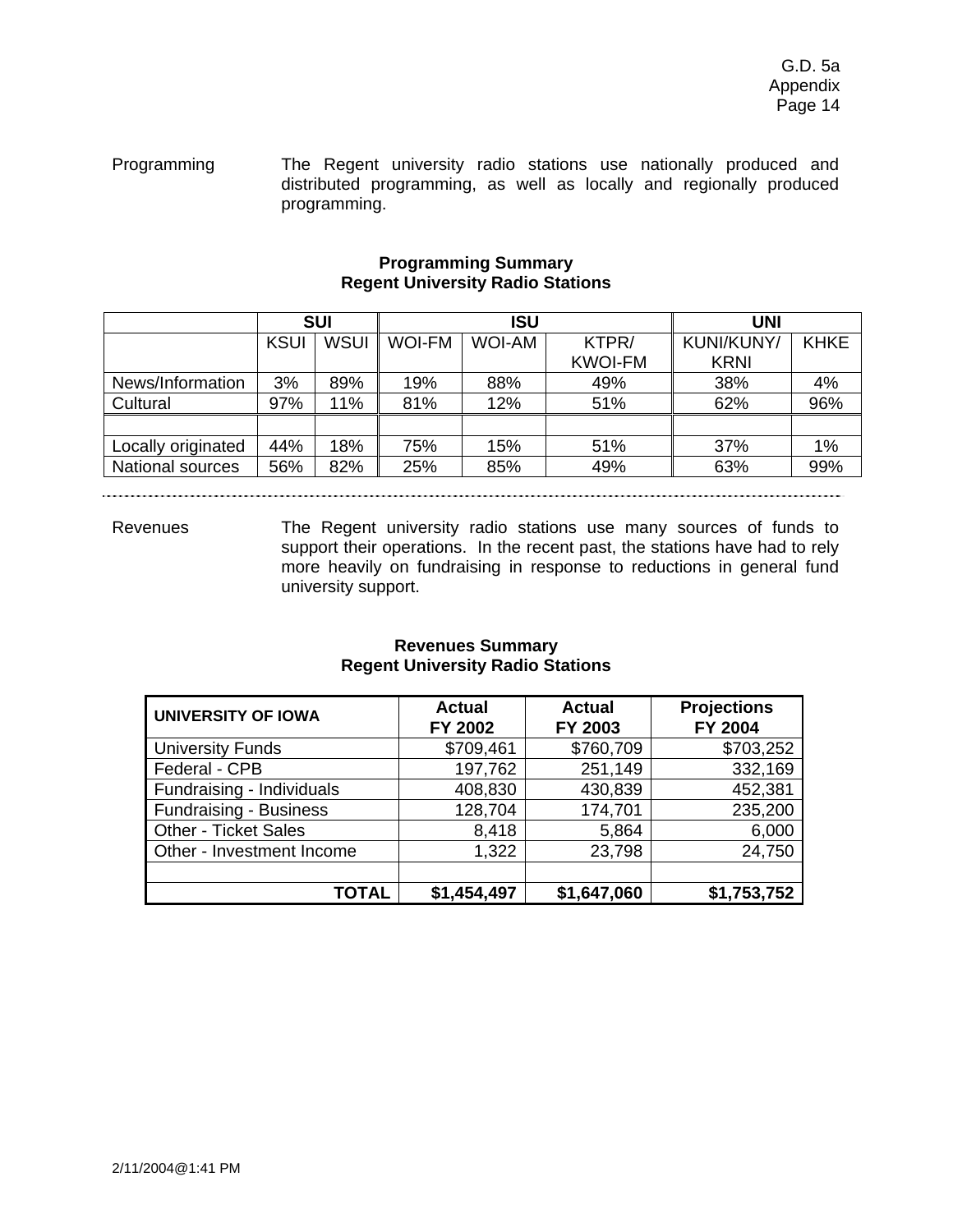| <b>IOWA STATE UNIVERSITY</b>                                              | Actual<br>2002 | <b>Actual</b><br>2003 | <b>Budgeted</b><br>2004 |
|---------------------------------------------------------------------------|----------------|-----------------------|-------------------------|
| University general fund allocation                                        | \$841,879      | \$228,986             |                         |
| University indirect in-kind support                                       | 241,995        | 219,041               | \$169,000               |
| University allocated private funding<br>(earnings from endowment account) |                | 600,000               | 600,000                 |
| <b>ICPB Grants</b>                                                        | 368,462        | 374,392               | 387,161                 |
| Fundraising (membership &<br>underwriting)                                | 1,344,657      | 1,363,186             | 1,479,000               |
| Investment income (loss)                                                  | (6, 487)       | 27,311                | 35,000                  |
| Federal equipment grants (PTFP)                                           | 152,909        | 153,182               | 30,000                  |
| Other Income                                                              | 22,135         | 18,481                | 30,000                  |
| <b>TOTAL</b>                                                              | \$2,965,550    | \$2,984,585           | \$2,732,161             |

| UNIVERSITY OF NORTHERN<br><b>IOWA</b>      | <b>Actual</b><br>2002 | <b>Actual</b><br>2003 | <b>Estimated</b><br>2004 |
|--------------------------------------------|-----------------------|-----------------------|--------------------------|
| <b>University General Fund Support</b>     | \$1,034,688           | \$406,792             | \$619,856*               |
| <b>Corporation For Public Broadcasting</b> | 286,188               | 255,585               | 260,000                  |
| <b>Business and Industry</b>               | 224,939               | 193,856               | 220,000                  |
| Friends of KHKE/KUNI                       | 719,912               | 677,093               | 650,000                  |
| <b>Other Grants</b>                        | 53,855                | 33,890                | 61,637                   |
| TOTAL                                      | \$2,319,582           | \$1,567,216           | \$1,811,493              |

\*Operating budget = \$542,856; electric/tower payments = \$77,000.

# 

#### **Student Participation**

- University of Iowa  $\vec{a}$  Broadcasting Services supports the training and professional development of students through employment opportunities and internships in conjunction with the School of Journalism and Mass Communication, the Department of Communication Studies, and other undergraduate programs.
	- ! Students participate regularly in the programming at KSUI and WSUI, especially those in the performing arts who benefit from the public exposure they receive as they prepare for professional careers in the arts.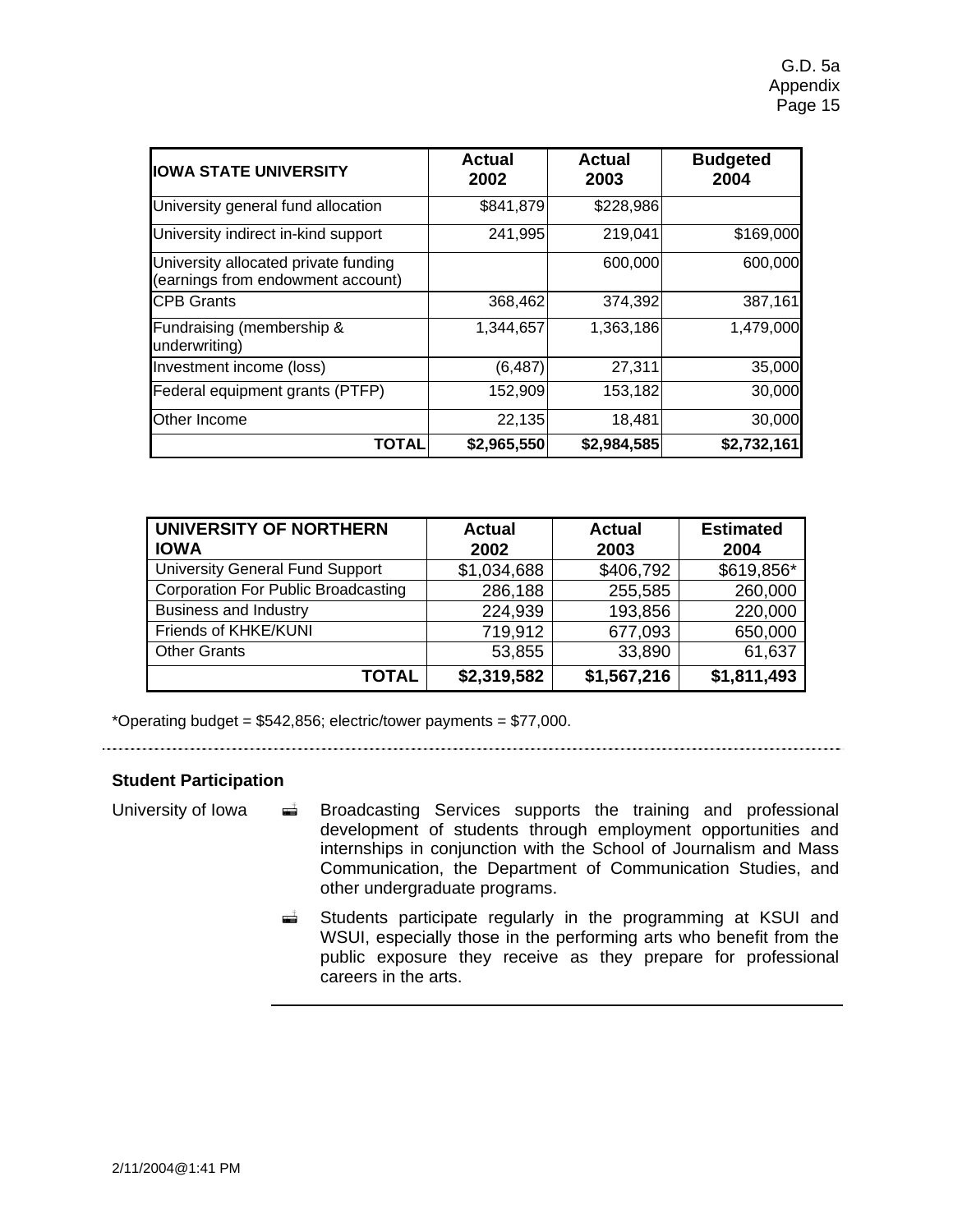| <b>Iowa State</b><br><b>University</b> | ▄                                                                                                                                                                                                                                                                                                                                                                                                                                                                                                                                                                                                                | As part-time employees, students play an important role at the<br>stations while gaining valuable experience in the professional<br>environment of WOI Radio.                                                                            |  |
|----------------------------------------|------------------------------------------------------------------------------------------------------------------------------------------------------------------------------------------------------------------------------------------------------------------------------------------------------------------------------------------------------------------------------------------------------------------------------------------------------------------------------------------------------------------------------------------------------------------------------------------------------------------|------------------------------------------------------------------------------------------------------------------------------------------------------------------------------------------------------------------------------------------|--|
|                                        | gji                                                                                                                                                                                                                                                                                                                                                                                                                                                                                                                                                                                                              | Students are hired regardless of their academic interests or pursuits.                                                                                                                                                                   |  |
|                                        | ė                                                                                                                                                                                                                                                                                                                                                                                                                                                                                                                                                                                                                | They operate studio consoles, the satellite uplink system, prepare<br>tapes for broadcast, perform news research, work in the music<br>library, and assist in the membership department.                                                 |  |
|                                        | gji                                                                                                                                                                                                                                                                                                                                                                                                                                                                                                                                                                                                              | Internships are usually based on a similar paid part-time basis or no<br>compensation depending on the requirements of the institution at<br>which the student is enrolled.                                                              |  |
|                                        | ▅                                                                                                                                                                                                                                                                                                                                                                                                                                                                                                                                                                                                                | WOI arranges internships for a variety of institutions beyond ISU.                                                                                                                                                                       |  |
| University of<br>Northern Iowa         | gji                                                                                                                                                                                                                                                                                                                                                                                                                                                                                                                                                                                                              | Upper level students from the Electronic Media Division of the<br>Department of Communication Studies regularly are placed as<br>interns at the stations.                                                                                |  |
|                                        | q                                                                                                                                                                                                                                                                                                                                                                                                                                                                                                                                                                                                                | The stations also employ many University students to perform as<br>on-air announcers, operate control boards and recording equipment,<br>broadcasts, and<br>produce<br>remote music<br>assist<br>help<br>with<br>development activities. |  |
|                                        | ۵Ť                                                                                                                                                                                                                                                                                                                                                                                                                                                                                                                                                                                                               | The level of responsibility that students assume provides them with<br>invaluable practical and professional experience.                                                                                                                 |  |
| Maps                                   | The maps <sup>3</sup> on pages 18-19 show public radio coverage in lowa, including<br>the service provided by the Regent university radio stations.<br>The coverage areas use standards set by the FCC to mark an<br>interference <sup>4</sup> -free geographical area in which a state is licensed to<br>operate. Signal contours also suggest a reliability range for a station's<br>reception. Within the FM contours indicated, relatively good reception is<br>expected. Radio signals beyond the FCC-recognized contours become<br>more susceptible to interference and reception problems as the distance |                                                                                                                                                                                                                                          |  |
|                                        |                                                                                                                                                                                                                                                                                                                                                                                                                                                                                                                                                                                                                  |                                                                                                                                                                                                                                          |  |

from the transmitter increases.

 3 These maps were prepared, at no cost to the Regent radio stations, by Doug Vernier and his Telecommunications Consultants agency.<br><sup>4</sup> Interference refers to the degrading effect a

Interference refers to the degrading effect on a selected radio signal from another signal on the same or adjacent frequency. The FCC mandates that stations need to be separate by sufficient distance to prevent such frequency-related interference.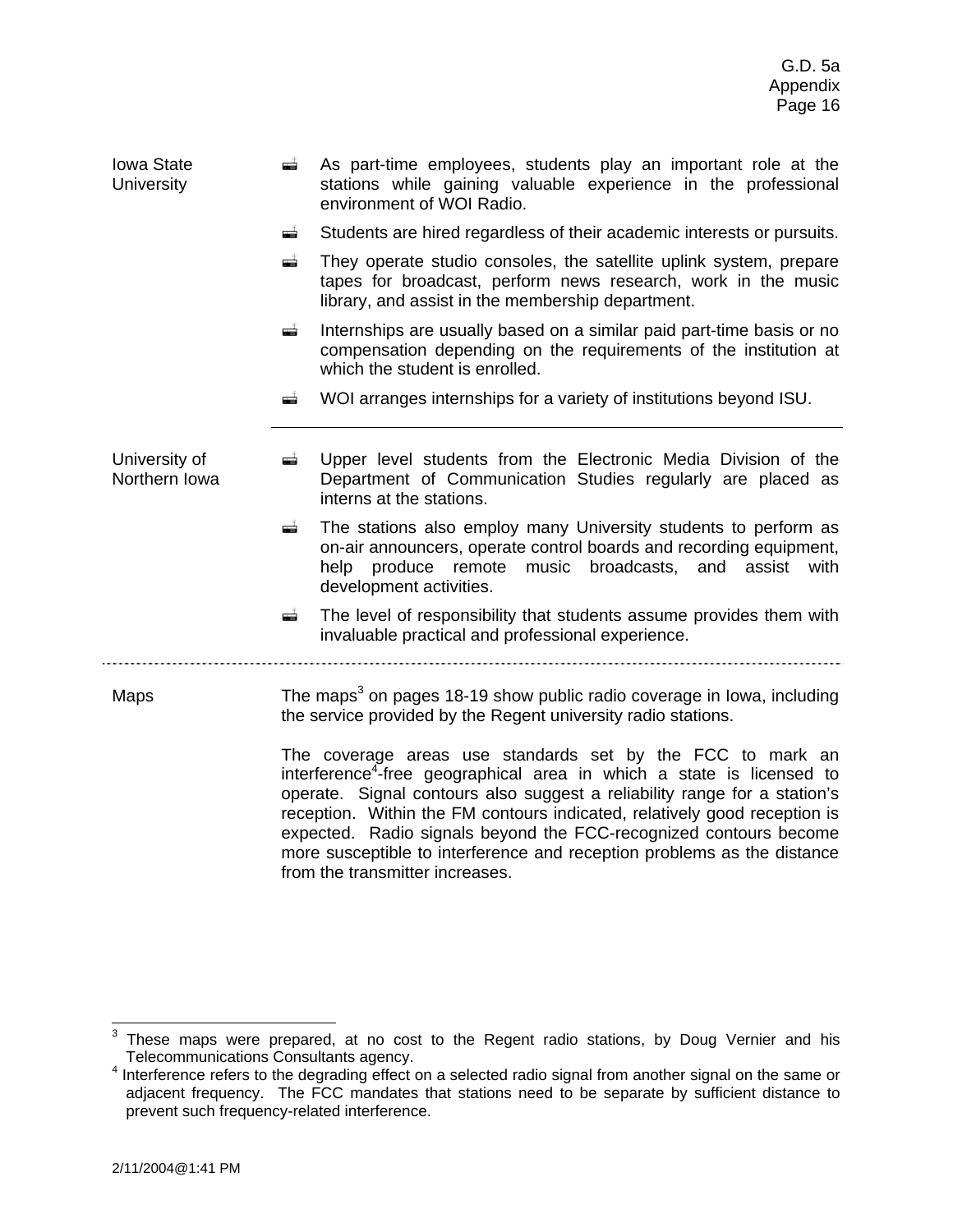While most Iowans live within the FM and AM contours of the state's public radio stations, there remain a few portions of the state that are unserved or underserved. The AM services are especially susceptible to atmospheric conditions that result in marginal listening. Night time restrictions placed on all three Regent AM operations significantly reduce their coverage from sundown to sunup. Radio listening preferences suggest the AM band is a choice among listeners, especially younger ones.

While it may appear that, in several parts of the state, coverage is duplicative, the fact is that multiple stations serving those areas offer different programming, each fulfilling a different set of audience needs and expectations. The major program formats (e.g., news and information, classical music, jazz) have, for the most part, been focused and developed at a single station to provide a full choice of service to Iowans in those areas.

The map on page 20 reveals the coverage offered by Iowa-based stations as well as stations from neighboring areas outside of Iowa. This map<sup>5</sup> of lowa's coverage will be included in an updated national study of public radio service by the Public Telecommunications Facilities Program  $(PTFP)^6$ . This map indicates coverage with a terrain correction factor resulting in the spotted areas on the perimeter of a station's protected coverage contour. According to population data to be presented in the new study, almost 91% of Iowa's population lives within the coverage areas displayed on this map.

<sup>—&</sup>lt;br>5  $^{\circ}$  Draft. This map uses the Longley-Rice convention.<br> $^{\circ}$  DTED is the foderal equipment grapt agapay that our

 $6$  PTFP is the federal equipment grant agency that supports public radio and TV infrastructure.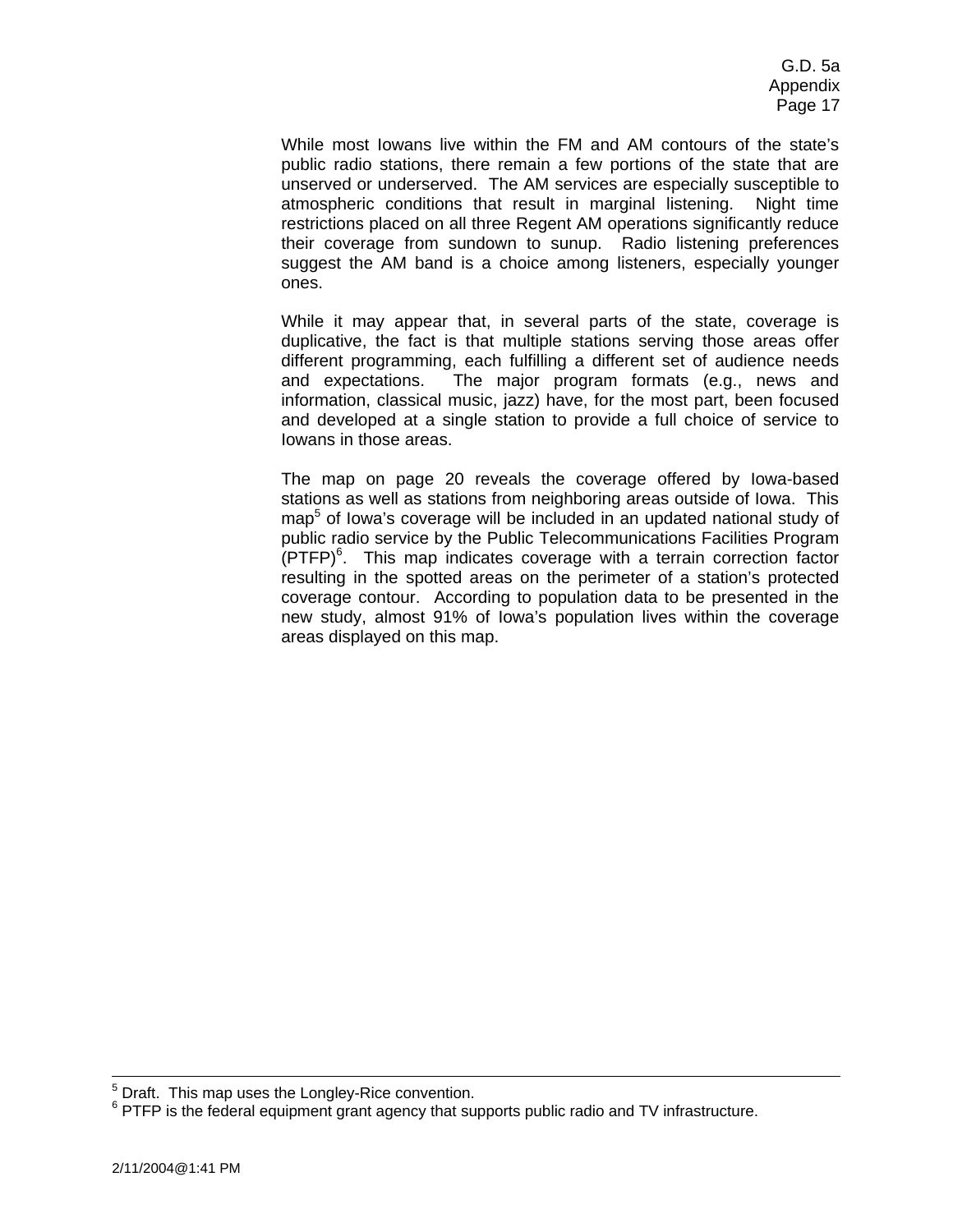G.D. 5a Appendix<br>Page 18



2/5/2004@3:11 PM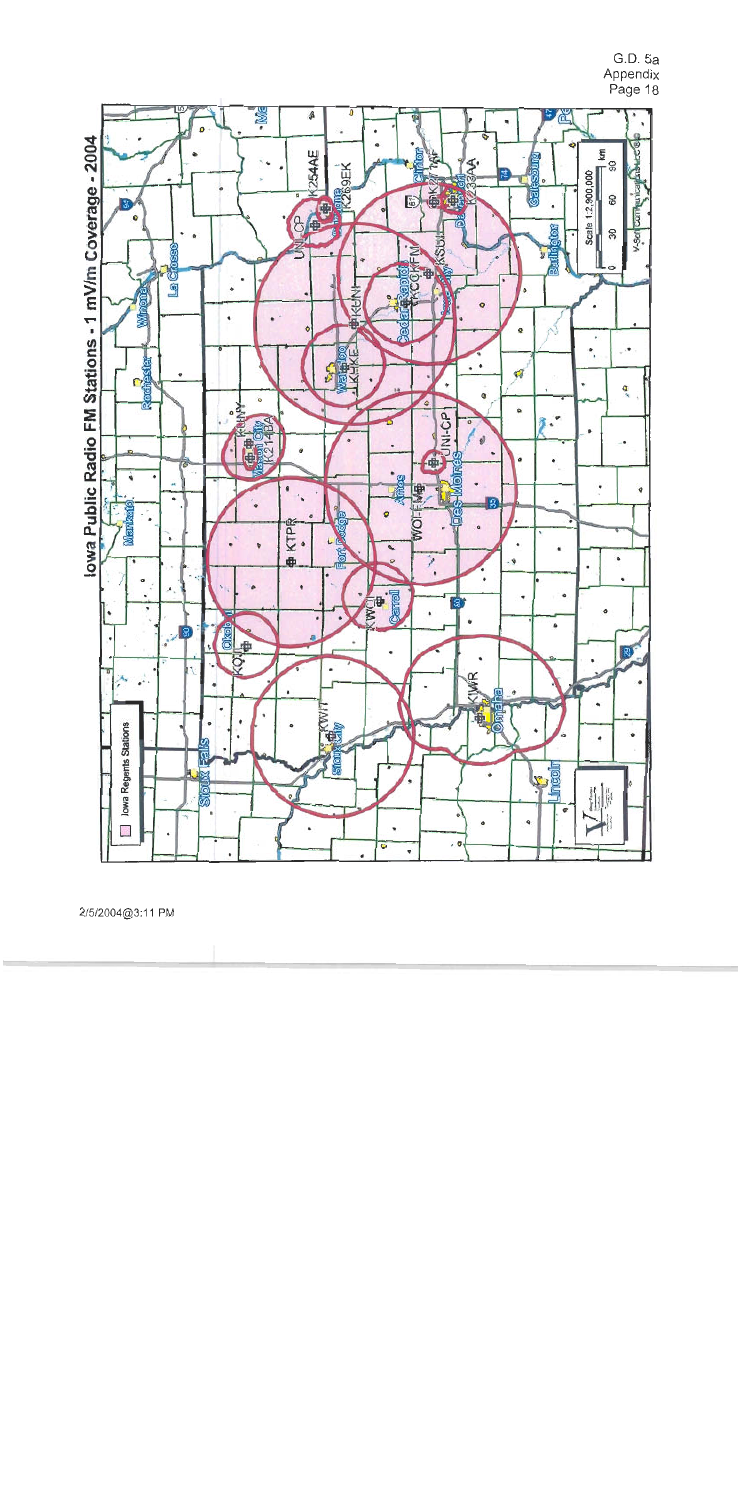G.D. 5a Appendix Page 19



2/5/2004@3:11 PM